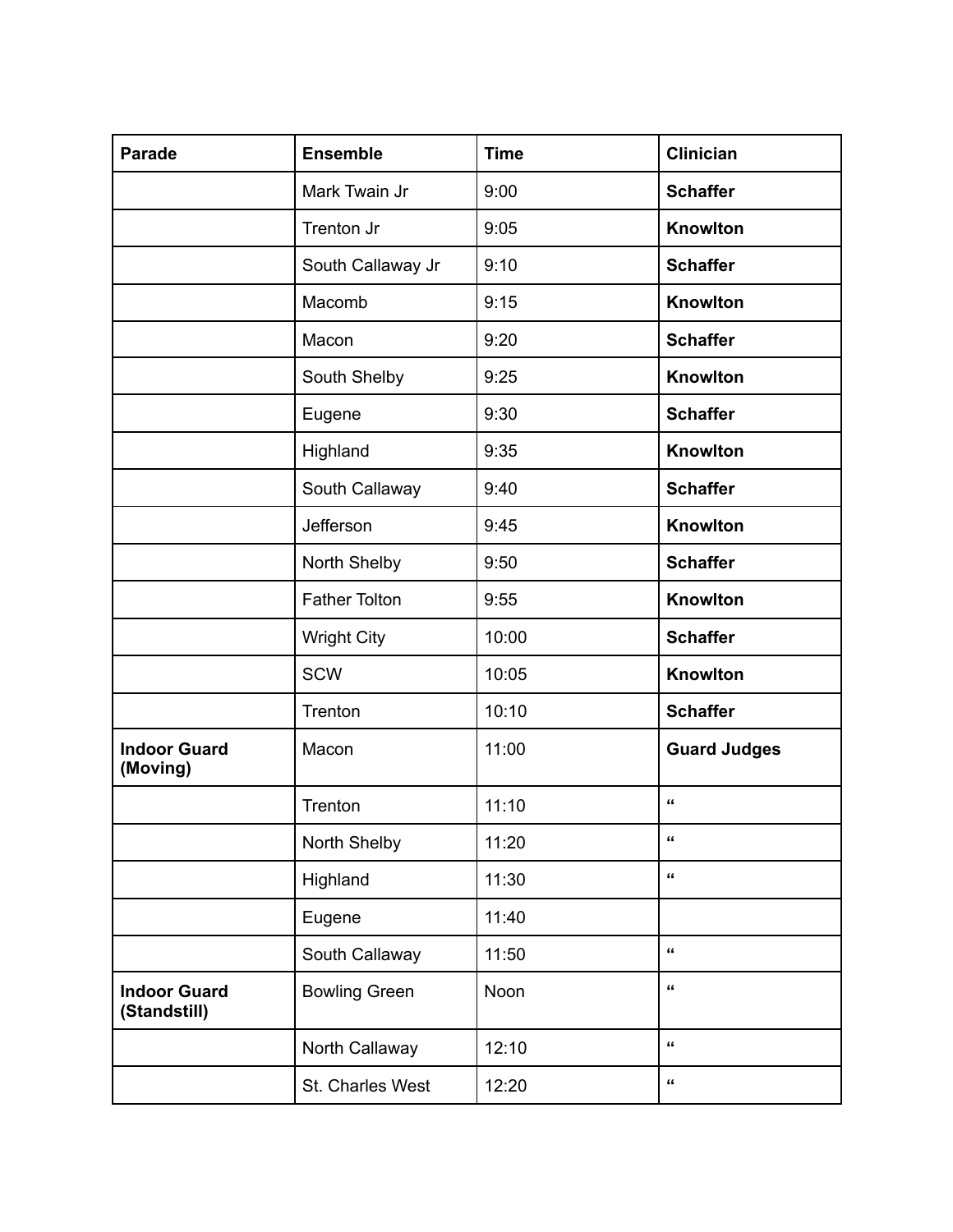| <b>Indoor Percussion</b><br>(Standstill)     | South Callaway       | 11:00 | <b>Percussion Judges</b> |
|----------------------------------------------|----------------------|-------|--------------------------|
|                                              | North Callaway       | 11:10 | $\pmb{\mathfrak{c}}$     |
|                                              | <b>Bowling Green</b> | 11:20 | $\pmb{\mathfrak{c}}$     |
|                                              | St. Charles West     | 11:30 | $\pmb{\epsilon}$         |
|                                              | <b>Wright City</b>   | 11:40 | $\pmb{\epsilon}$         |
| <b>Indoor Percussion</b><br>(Moving)         | Macon                | 11:50 | $\pmb{\mathfrak{c}}$     |
|                                              | Trenton              | 12:00 | $\pmb{\epsilon}$         |
|                                              | North Shelby         | 12:10 | $\pmb{\epsilon}$         |
|                                              | Highland             | 12:20 | $\pmb{\epsilon}$         |
| <b>Morning Awards</b><br>(Parade and Indoor) |                      | 1:00  |                          |
| <b>Field</b>                                 | Winfield             | 1:30  | <b>Schaffer</b>          |
|                                              | Owensville           | 1:45  | Knowlton                 |
|                                              | South Shelby         | 2:00  | <b>Schaffer</b>          |
|                                              | Highland             | 2:15  | Knowlton                 |
|                                              | <b>Bowling Green</b> | 2:30  | <b>Schaffer</b>          |
|                                              | Macon                | 2:45  | Knowlton                 |
|                                              | <b>Judge Break</b>   | 3:00  |                          |
|                                              | North Shelby         | 3:30  | Knowlton                 |
|                                              | North Callaway       | 3:45  | <b>Schaffer</b>          |
|                                              | Wright City          | 4:00  | Knowlton                 |
|                                              | Macomb               | 4:15  | <b>Schaffer</b>          |
|                                              | St. Charles West     | 4:30  | Knowlton                 |
|                                              | South Callaway       | 4:45  | <b>Schaffer</b>          |
|                                              | Trenton              | 5:00  | Knowlton                 |
|                                              | Mark Twain           | 5:15  | <b>Schaffer</b>          |